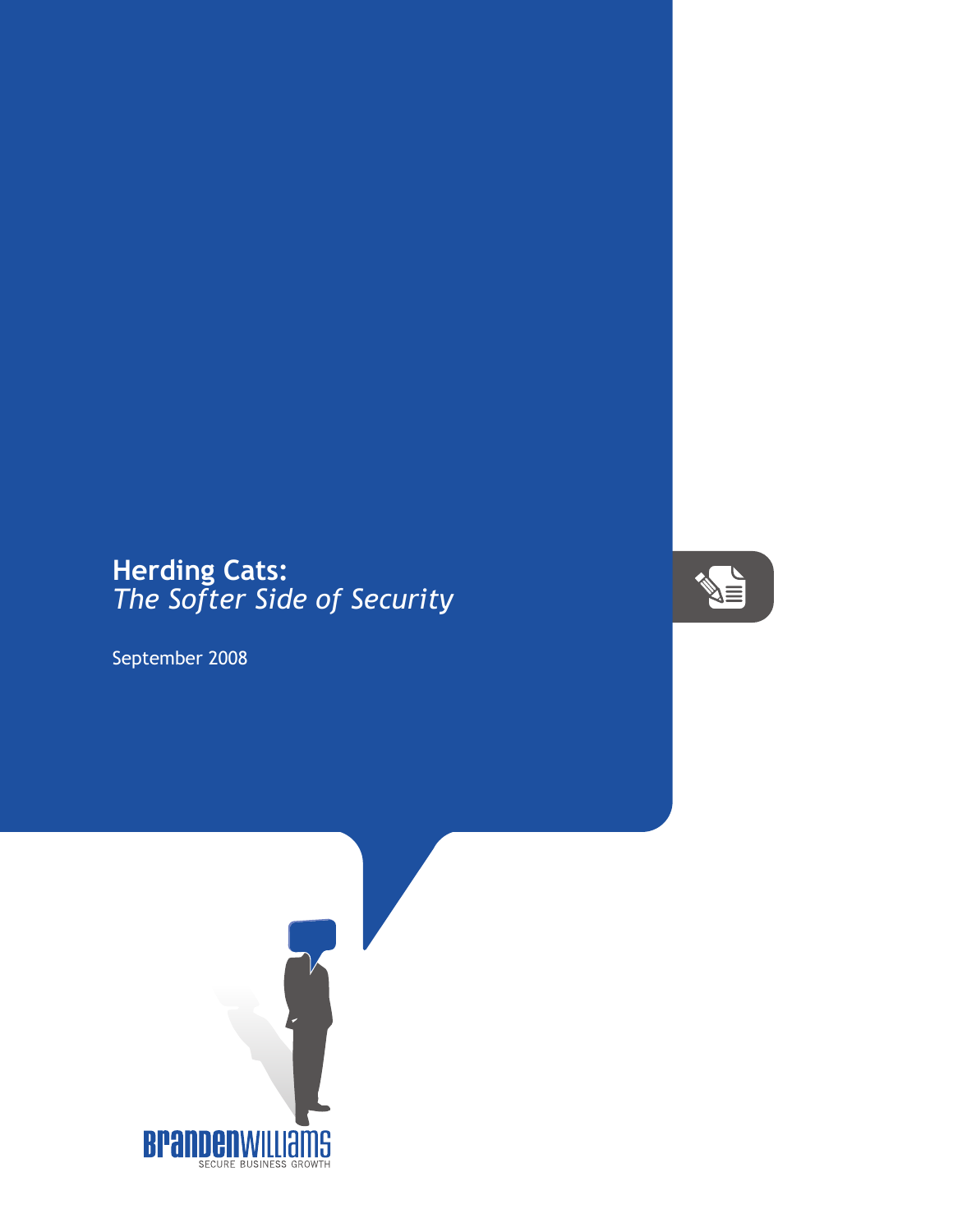Security gets a bad rap. We are often seen as an impediment to progress, a roadblock to growth, and sometimes even a black hole. If that is not bad enough, then we have the security audit.

What a way to punctuate that questionable situation with an exclamation point.

We have a responsibility to our customers, shareholders, and fellow employees to keep the bad guys out. None of us want's to be associated with a major breach. I imagine the employees of companies that suffer a significant breach do everything they can to disassociate themselves from the event that happened on their watch.

To avoid that painful situation, we often resort to auditing. I'd like to present a few tips you can use to be more successful in changing your company's security posture so you can keep their name prominently displayed on your resume down the road.

Tip 1: Assess, don't audit! People are tired of hearing the word audit. People hide things from auditors. Auditors are feared. Audit is one of the few groups that has less fans than we do. Start off by avoiding the word 'audit' at all costs. An assessment has the same end goal, but has a gentler connotation than audit does.

Tip 2: Partner, don't judge! Ok, hold on. Before we all sit around the campfire singing Kumbaya eating smores, I realize I am asking you to do something that sounds strange.

Consider how social engineering (people hacking) works. The victim who gives out the information never suspects that the person they are talking to will do something bad with it! So instead of looking down at the group you are assessing, partner with them and figure out how you can help them do their job securely. You will be shocked what you find out, so don't punish the people for opening up to you.

Tips 1 & 2 are two different ways to remind you that being successful in security depends on your attitude. The days of the IT Pedestal Warmer are gone. We will continue to be a dysfunction-inducing group until we work together with the business. Ditch the white gloves and focus on building a relationship with your co-workers—it will pay off in spades.

Tip 3: Look at the facts, but consider the risk! Before you pick up the phone and call me on this (you know who you are), realize that a security team's assessment has much more flexibility than a compliance assessment (or audit in some cases) against a particular security standard. Published policies and standards inside your company should serve as a framework that risk can be compared to.

When working with an internal customer turns up a nasty finding like that Access database that has massive amounts of customer data for 'research purposes only'—educate them. Show them that they can still have this data, but they need to spend some security dollars to protect it. Then the business owner is forced to make a business decision on that data. If the overall risk to the company is very minimal (be realistic), then consider letting it go in the short term. Be sure to document and get upper level buy off on the risk.

Tip 4: Treat first, then immunize! I am constantly amazed at the number of security professionals I see in the field that only have a tactical focus. They spend all of their time putting out fires and never actually dig deep enough to prevent the fires from happening in the first place. When you are looking at tactical findings from an assessment, don't treat it as a one off; find a way to make sure the problem will never show up in an

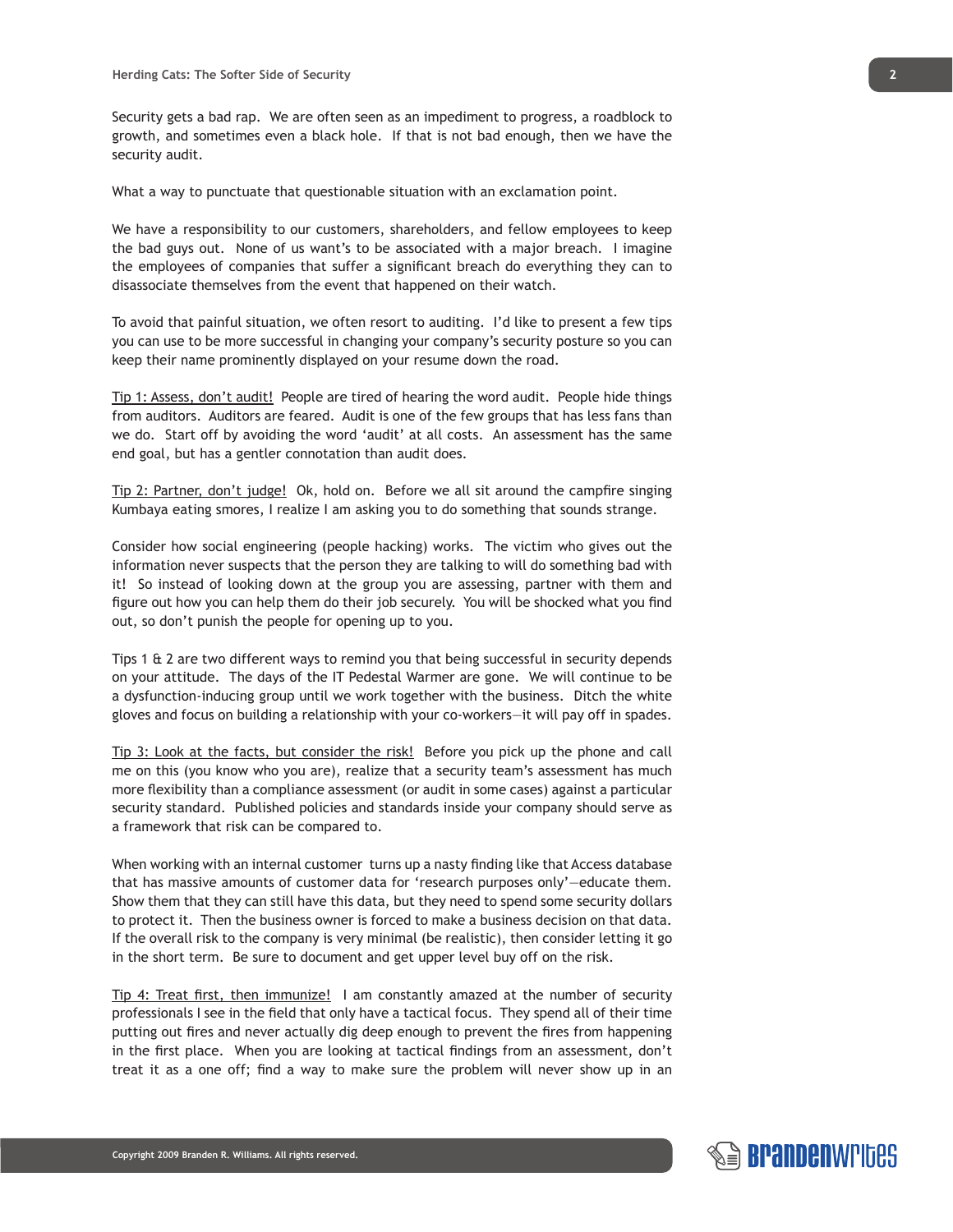assessment again.

Use Tips 3 & 4 to become an enabler of secure business. We don't want to spend the rest of our lives pushing patches to the enterprise, and then hand patching the ten servers that never seem to get it on the first try. This will go a long way to becoming more strategic and less tactical in our job functions.

Strategy is vital to a company and is not easily outsourced! So go forth and partner with your internal customers and become an enabler (the good kind)!